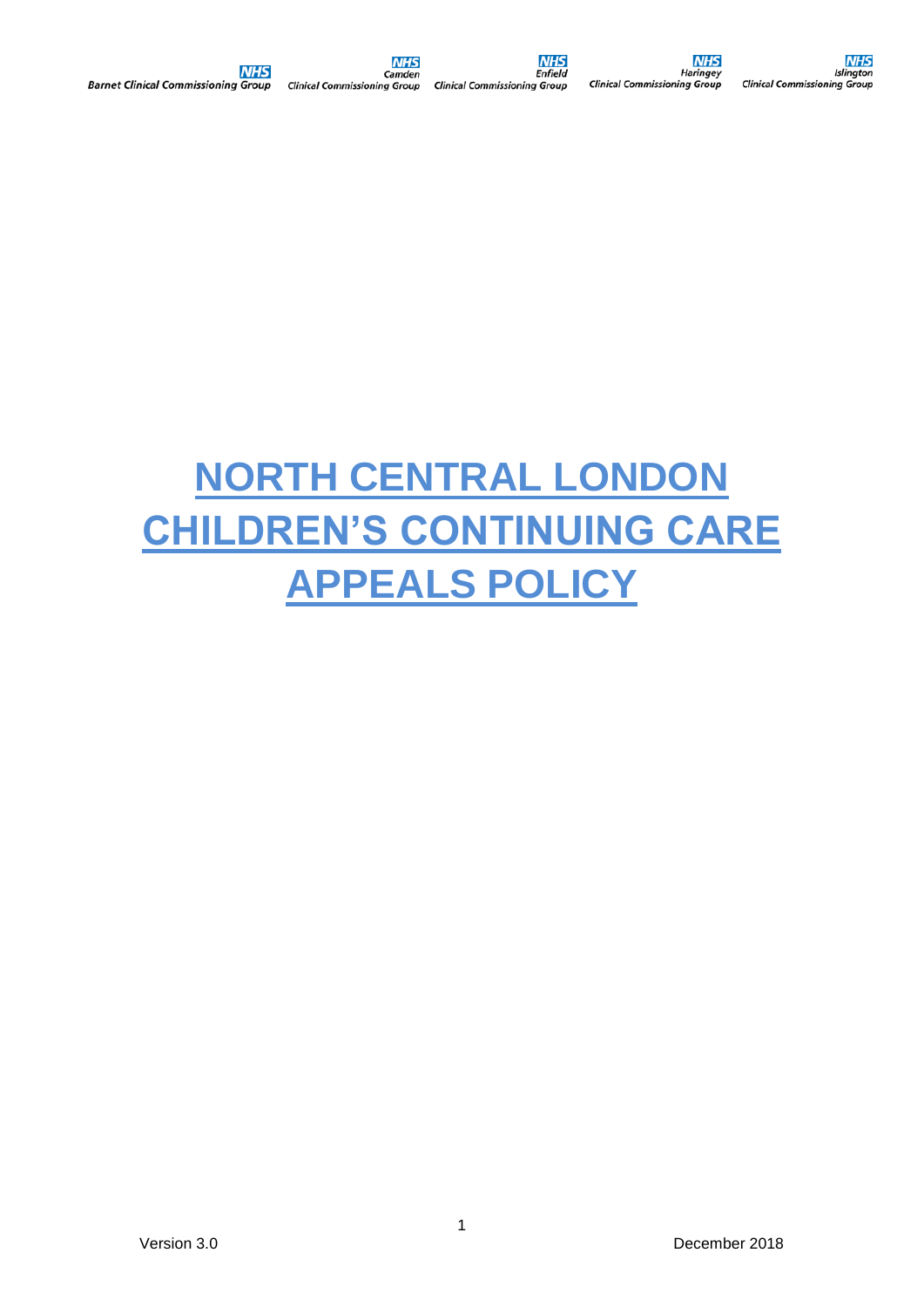| $\mathbf 1$    | <b>SUMMARY</b>                                                                           |                                                                                                                                                                                                                                           |            | This policy describes the way in which<br>the five CCGs in North Central London<br>will respond to appeals for eligibility and<br>provision of Children's Continuing Care |            |  |  |  |
|----------------|------------------------------------------------------------------------------------------|-------------------------------------------------------------------------------------------------------------------------------------------------------------------------------------------------------------------------------------------|------------|---------------------------------------------------------------------------------------------------------------------------------------------------------------------------|------------|--|--|--|
| $\overline{2}$ | <b>RESPONSIBLE PERSON:</b>                                                               | <b>Responsible Children's Health</b><br><b>Commissioner from Islington, Camden,</b><br><b>Haringey, Barnet and Enfield</b>                                                                                                                |            |                                                                                                                                                                           |            |  |  |  |
| 3              | <b>ACCOUNTABLE DIRECTOR:</b>                                                             | <b>Barnet and Enfield</b>                                                                                                                                                                                                                 |            | <b>Accountable Commissioning Director</b><br>from Islington, Camden, Haringey,                                                                                            |            |  |  |  |
| 4              | <b>APPLIES TO:</b>                                                                       | Islington, Camden, Haringey, Barnet and<br><b>Enfield NHS Commissioning, Patients,</b><br>Parents, Public, Local Authorities,<br><b>Provider Continuing Care Staff and</b><br><b>Contracted Preferred Providers that</b><br>deliver care. |            |                                                                                                                                                                           |            |  |  |  |
| 5              | <b>GROUPS/INDIVIDUALS WHO HAVE</b><br><b>OVERSEEN THE DEVELOPMENT OF</b><br>THIS POLICY: | <b>Commissioners</b>                                                                                                                                                                                                                      |            | Islington, Camden, Haringey, Barnet and<br><b>Enfield responsible Children's Health</b>                                                                                   |            |  |  |  |
| 6              | <b>GROUPS WHICH WERE CONSULTED</b><br><b>AND HAVE GIVEN APPROVAL:</b>                    | Dec 2018.                                                                                                                                                                                                                                 |            | This appeals policy was agreed at the<br>NCL Continuing Care Network on the 6th                                                                                           |            |  |  |  |
| $\overline{7}$ | <b>EQUALITY IMPACT ANALYSIS</b><br><b>COMPLETED:</b>                                     | <b>Policy</b><br><b>Screened</b>                                                                                                                                                                                                          |            | <b>Template</b><br>completed                                                                                                                                              |            |  |  |  |
| 8              | <b>RATIFYING COMMITTEE(S) &amp; DATE</b><br>OF FINAL APPROVAL:                           | 09/08/18 Barnet Quality Committee -approved<br>28/08/18 Haringey and Islington Quality<br>Committee - approved<br>12/09/18 Enfield Quality and Safety Committee -<br>approved<br>17/09/18 - Camden Quality and Safety<br>Committee.       |            |                                                                                                                                                                           |            |  |  |  |
| 9              | <b>VERSION:</b>                                                                          | 3.0                                                                                                                                                                                                                                       |            |                                                                                                                                                                           |            |  |  |  |
| 10             | <b>AVAILABLE ON:</b>                                                                     | <b>Intranet</b>                                                                                                                                                                                                                           | <b>Yes</b> | <b>Website</b>                                                                                                                                                            | <b>Yes</b> |  |  |  |
| 11             | <b>RELATED DOCUMENTS:</b>                                                                | National Framework for Children and<br><b>Young People's Continuing Care</b><br>January 2016<br><b>North Central London CCGs Continuing</b><br><b>Care Policy 2018</b>                                                                    |            |                                                                                                                                                                           |            |  |  |  |
| 12             | <b>DISSEMINATED TO:</b>                                                                  |                                                                                                                                                                                                                                           |            |                                                                                                                                                                           |            |  |  |  |
| 13             | <b>DATE OF IMPLEMENTATION:</b>                                                           | December 2018                                                                                                                                                                                                                             |            |                                                                                                                                                                           |            |  |  |  |
| 14             | DATE OF NEXT FORMAL REVIEW:                                                              | <b>Annual</b>                                                                                                                                                                                                                             |            |                                                                                                                                                                           |            |  |  |  |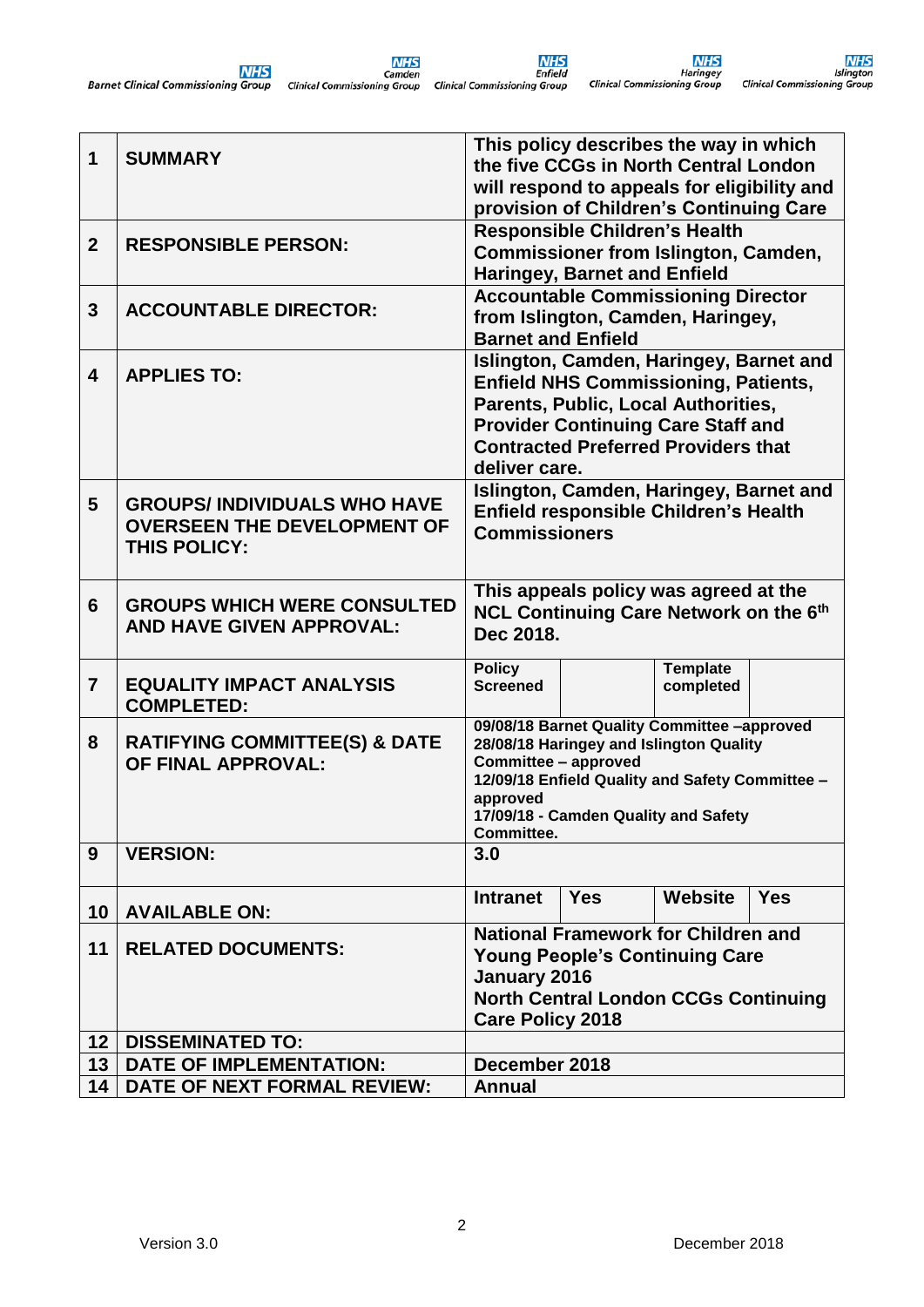# **DOCUMENT CONTROL**

| <b>Date</b> | <b>Version</b> | <b>Action</b>                                                                                                                     | <b>Amendments</b>                                    |
|-------------|----------------|-----------------------------------------------------------------------------------------------------------------------------------|------------------------------------------------------|
| 29/03/18    | 1.0            | Haringey and Islington Quality<br><b>Committee Chairs reviewed</b><br>the policy                                                  |                                                      |
| 31/07/18    | 2.0            | Amendments made following<br>recommendations from the<br>Committee by Head of<br>Children's Commissioning,<br><b>Haringey CCG</b> |                                                      |
| 11/12/18    | 3.0            | Islington Children's<br>Commissioner made<br>amendments following<br>agreement at the NCL CC<br><b>Network</b>                    | Another step added into the<br>reassessment section. |
|             |                |                                                                                                                                   |                                                      |
|             |                |                                                                                                                                   |                                                      |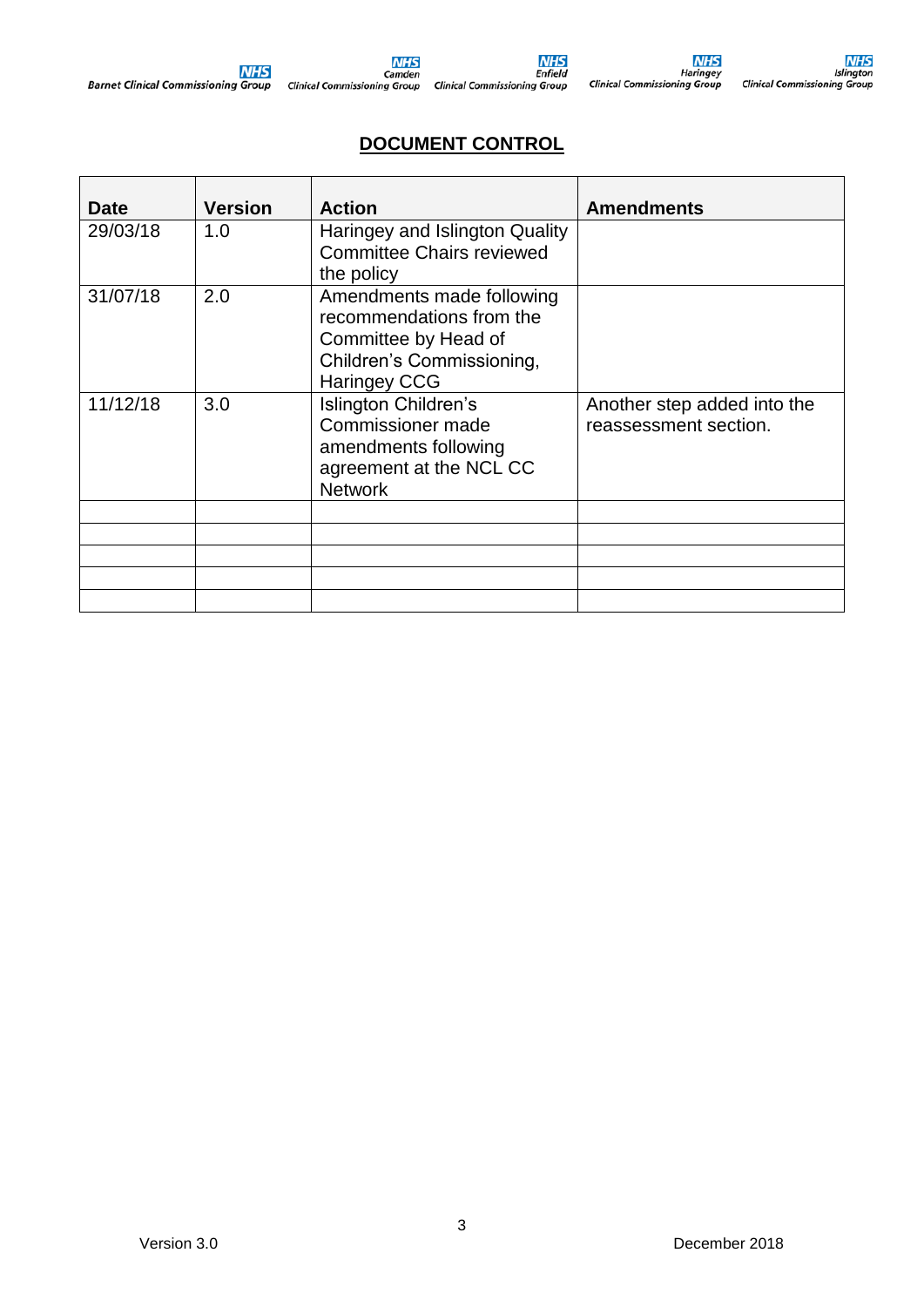# **CONTENTS**

| 1.0  |                         | <b>INTRODUCTION</b>                                                                     | 5              |  |  |  |  |  |  |  |  |
|------|-------------------------|-----------------------------------------------------------------------------------------|----------------|--|--|--|--|--|--|--|--|
| 2.0  | <b>BACKGROUND</b>       |                                                                                         |                |  |  |  |  |  |  |  |  |
| 3.0  | <b>POLICY STATEMENT</b> |                                                                                         |                |  |  |  |  |  |  |  |  |
| 4.0  |                         | <b>SCOPE OF THIS POLICY</b><br>5                                                        |                |  |  |  |  |  |  |  |  |
| 5.0  |                         | APPEALING A PRE-ASSESSMENT CHECKLIST OR A DECISION MADE AT<br>THE DECISION MAKING FORUM | 6              |  |  |  |  |  |  |  |  |
|      | 5.1                     | <b>GROUNDS FOR APPEAL</b>                                                               | 6              |  |  |  |  |  |  |  |  |
| 6.0  |                         | APPEALING THE PRE-ASSESSMENT CHECKLIST DECISION                                         | 6              |  |  |  |  |  |  |  |  |
| 7.0  |                         | <b>APPEAL STAGES</b>                                                                    | 6              |  |  |  |  |  |  |  |  |
|      | 7.1                     | <b>STAGE ONE - Reviewing the Grounds for Appeal</b>                                     | $\overline{7}$ |  |  |  |  |  |  |  |  |
|      | 7.2                     | <b>STAGE TWO - Clinical Review</b>                                                      | $\overline{7}$ |  |  |  |  |  |  |  |  |
|      | 7.3                     | <b>STAGE THREE - Reassessment</b>                                                       | $\overline{7}$ |  |  |  |  |  |  |  |  |
|      | 7.4                     | <b>STAGE FOUR – Completion of the Appeals Process</b>                                   | 8              |  |  |  |  |  |  |  |  |
| 8.0  |                         | APPEALING A DECISION MADE AT THE DECISION MAKING FORUM                                  | 8              |  |  |  |  |  |  |  |  |
| 9.0  |                         | <b>APPEAL STAGES</b>                                                                    | 8              |  |  |  |  |  |  |  |  |
|      | 9.1                     | <b>STAGE ONE - Reviewing the Grounds for Appeal</b>                                     | 8              |  |  |  |  |  |  |  |  |
|      | 9.2                     | <b>STAGE TWO - Clinical Review</b>                                                      | 9              |  |  |  |  |  |  |  |  |
|      | 9.3                     | <b>STAGE THREE - Local Resolution Meeting</b>                                           | 9              |  |  |  |  |  |  |  |  |
|      | 9.4                     | <b>STAGE FOUR - Reassessment</b>                                                        | 9              |  |  |  |  |  |  |  |  |
|      | 9.5                     | <b>STAGE FIVE - Decision Making Forum</b>                                               | 10             |  |  |  |  |  |  |  |  |
|      | 9.6                     | <b>STAGE SIX - Completion of the Appeals Process</b>                                    | 10             |  |  |  |  |  |  |  |  |
| 10.0 |                         | <b>GLOSSARY OF KEY TERMS</b>                                                            | 11             |  |  |  |  |  |  |  |  |
|      |                         | <b>APPENDIX A</b><br><b>Appeals Pathway</b>                                             | 14             |  |  |  |  |  |  |  |  |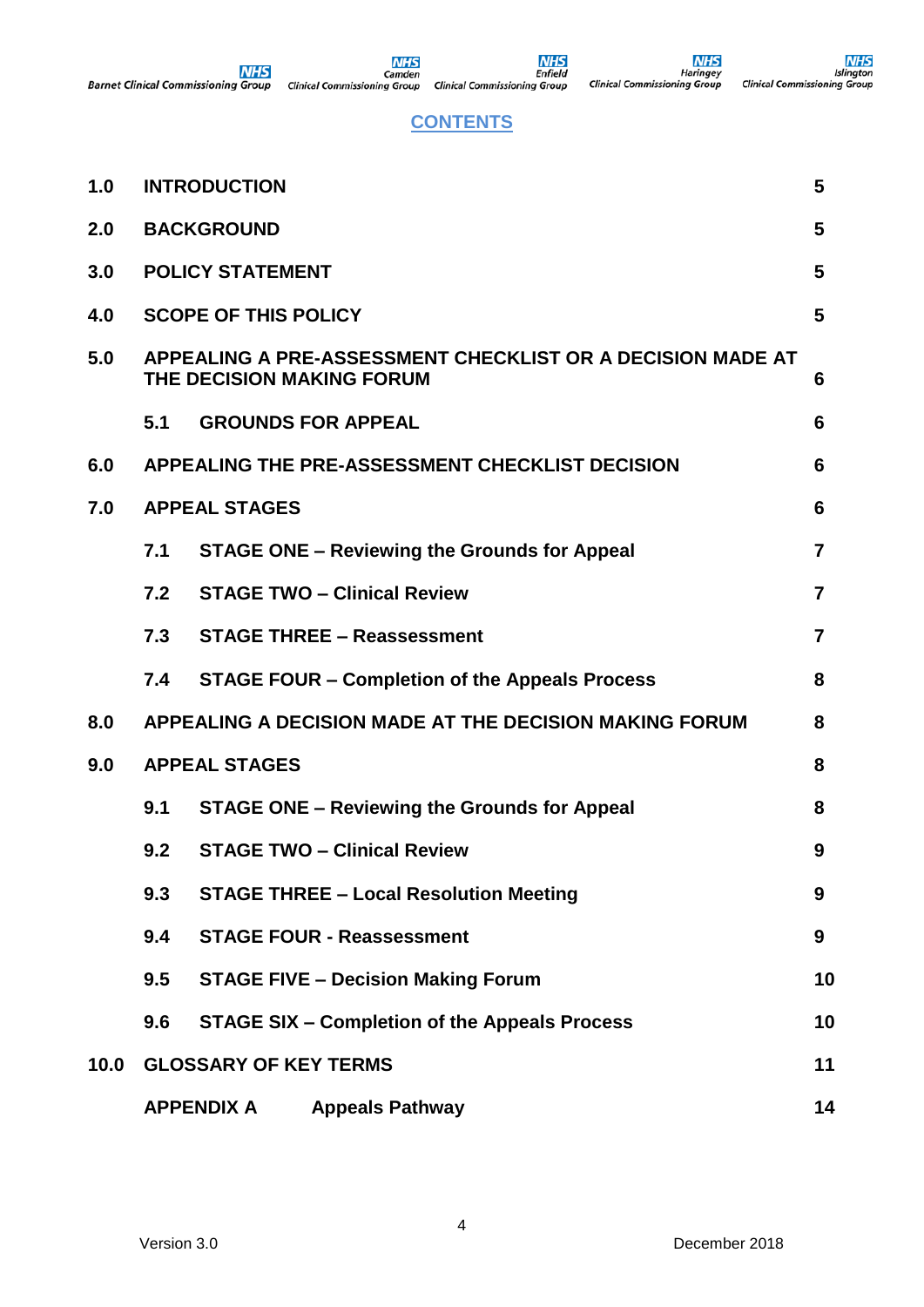**NHS NHS** Camder **Barnet Clinical Commissioning Group Clinical Commissioning Group Clinical Commissioning Group 1. INTRODUCTION** 

**NHS** Haringe **Clinical Commissioning Group** 

**NHS** 

Enfield

- 1.1 The Department of Health published the National Framework for Children and Young People's Continuing Care in March 2010, which has since been revised in January 2016. The revision takes in to account the new structures of NHS commissioning created by the Health and Social Care Act 2012 and the new integrated approach to the commissioning of services for children with Special Educational Needs and Disabilities (SEND) in the Children and Families Act 2014.
- 1.2 North Central London Clinical Commissioning Groups (CCGs) have updated their Children's Continuing Care Policy for 2018 and this appeals policy has been developed as a supporting document.
- **2. BACKGROUND**

**A continuing care package will be required when a child or young person has needs arising from disability, accident or illness that cannot be met by existing universal or specialist services alone.**

*'National Framework for Children and Young People's Continuing care 2016'*

- 2.1 Some children and young people may have complex health needs as a result of congenital conditions, long-term or life limiting or life-threatening conditions, disability, or the after effects of serious illness or injury. In some cases, these needs are so complex they cannot be met by the services that are routinely available from primary care, secondary care and other community services commissioned by the North Central London CCGs and NHS England.
- 2.2 When a child or young person's needs cannot be met by universal and specialist services, NHS Continuing Care funding may be required to ensure the child or young person's holistic health and wellbeing outcomes are met through bespoke packages of care from health, and where appropriate integrated with social care and education. The purpose of continuing care funding is to specifically meet the identified health needs of the child or young person.
- 2.3 This appeals policy sets out the process for North Central London CCGs and their commissioned services in the event that a family challenges a decision made at the Continuing Care Decision Making Forum, in regards to continuing care eligibility and/or funding.

#### **3. POLICY STATEMENT**

3.1 This policy is based on the Department of Health's National Framework for Children and Young People's Continuing Care (2016) and the North Central London CCGs' Children's Continuing Care Policy (2018) and should be read in conjunction with these documents.

#### **4. SCOPE OF THIS POLICY**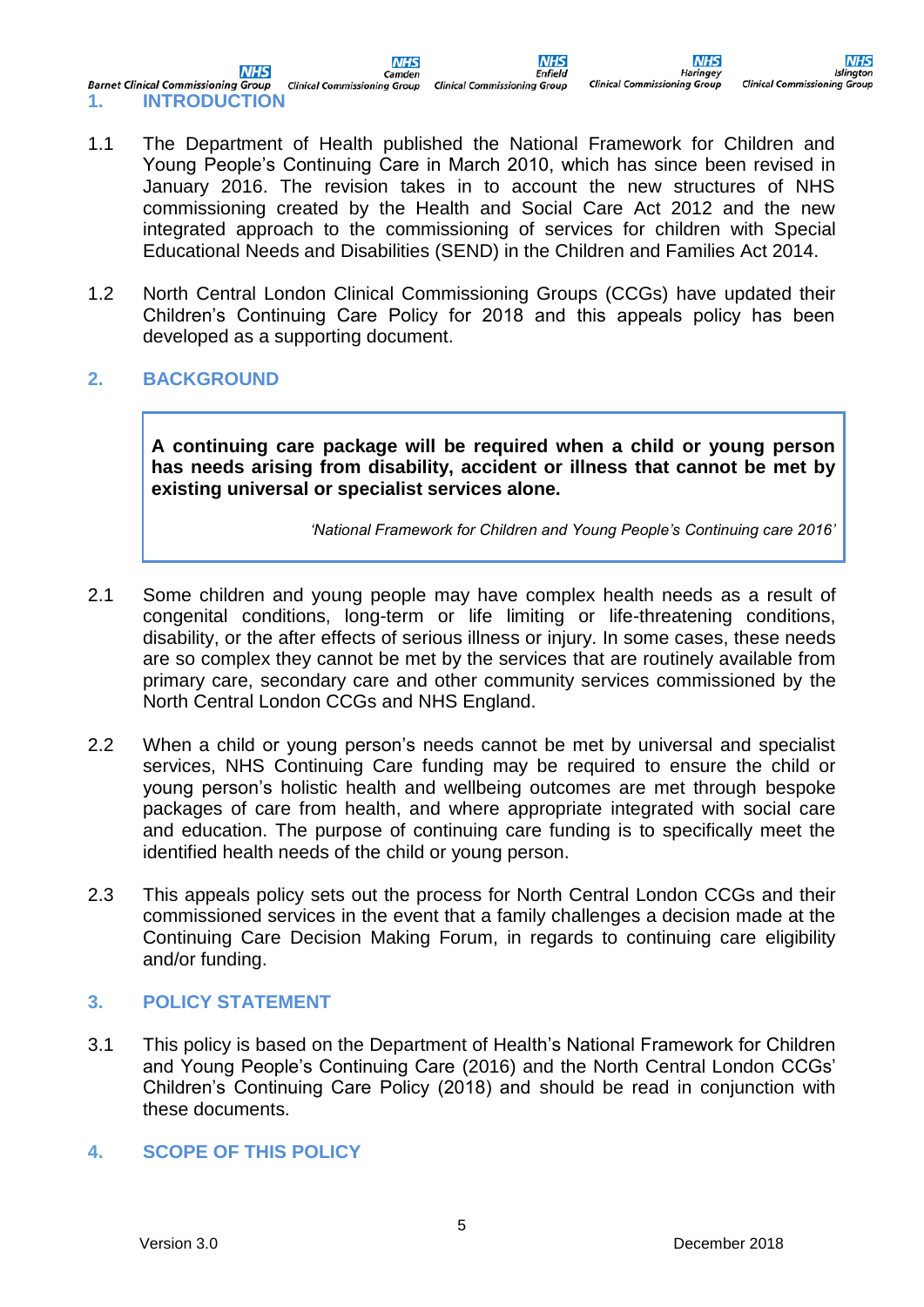**NHS Enfield**  **NHS** 

**NHS** 

**Islington** 

- Haringey<br>Clinical Commissioning Group Clinical Commissioning Group **Barnet Clinical Commissioning Group Clinical Commissioning Group Clinical Commissioning Group** 4.1 This policy covers children and young people aged 0-17yrs (up to 18th birthday) who are already eligible for continuing care funding or are being assessed, who are registered with a North Central London GP or registered at the point of being looked after and placed in care outside of the North Central London Boroughs.
- 4.2 This policy covers appeals to decisions made by any North Central London Children's Continuing Care Decision Making Forum, or the outcome of a preassessment checklist. Decision Making Forum decisions may relate to whether the child/young person is eligible for children's continuing care, or to the level of support agreed by the Decision Making Forum to meet the child/young person's needs.

#### **5. APPEALING A PRE-ASSESSMENT CHECKLIST DECISION OR A DECISION MADE AT THE DECISION MAKING FORUM**

# **5.1 GROUNDS FOR APPEAL**

- 5.1.1 There are two grounds for appeal:
	- 1. The child/young person or their parent/representative believes inaccurate or outof-date information was used in the assessment process.
	- 2. The child/young person or their parent/representative believes that there has been a failure to follow the National Children's Continuing Care Framework (2016), which has impacted on the Decision Making Forum's decision.

#### **6. APPEALING THE PRE-ASSESSMENT CHECKLIST DECISION (This appeal is between the family and the continuing care team)**

- 6.1 When a child or young person is referred to the continuing care team, a preassessment checklist is completed. The checklist indicates whether the child/young person is likely to meet the continuing care criteria and will therefore move to a full assessment. If the checklist indicates that the child/young person will not meet eligibility for continuing care funding and will not move to full assessment, the family will be notified of this decision by the continuing care team and will be provided with a copy of the completed pre-assessment checklist.
- 6.2 If the family, Gillick Competent young person (please see glossary) or representative does not agree with this decision and the reasons meet the grounds for appeal, as outlined in Section 5.1 of this policy, the family must notify the continuing care team in writing and where necessary, provide additional clinical evidence within 28 days.
- 6.3 If the clinical needs of a child or young person have substantially changed, a new checklist can be completed, this would not be considered an appeal, but must have clinical support from a professional working with the child or young person.

# **7. APPEAL STAGES – Appealing a pre-assessment checklist**

# **7.1 STAGE ONE – Reviewing the Grounds for Appeal**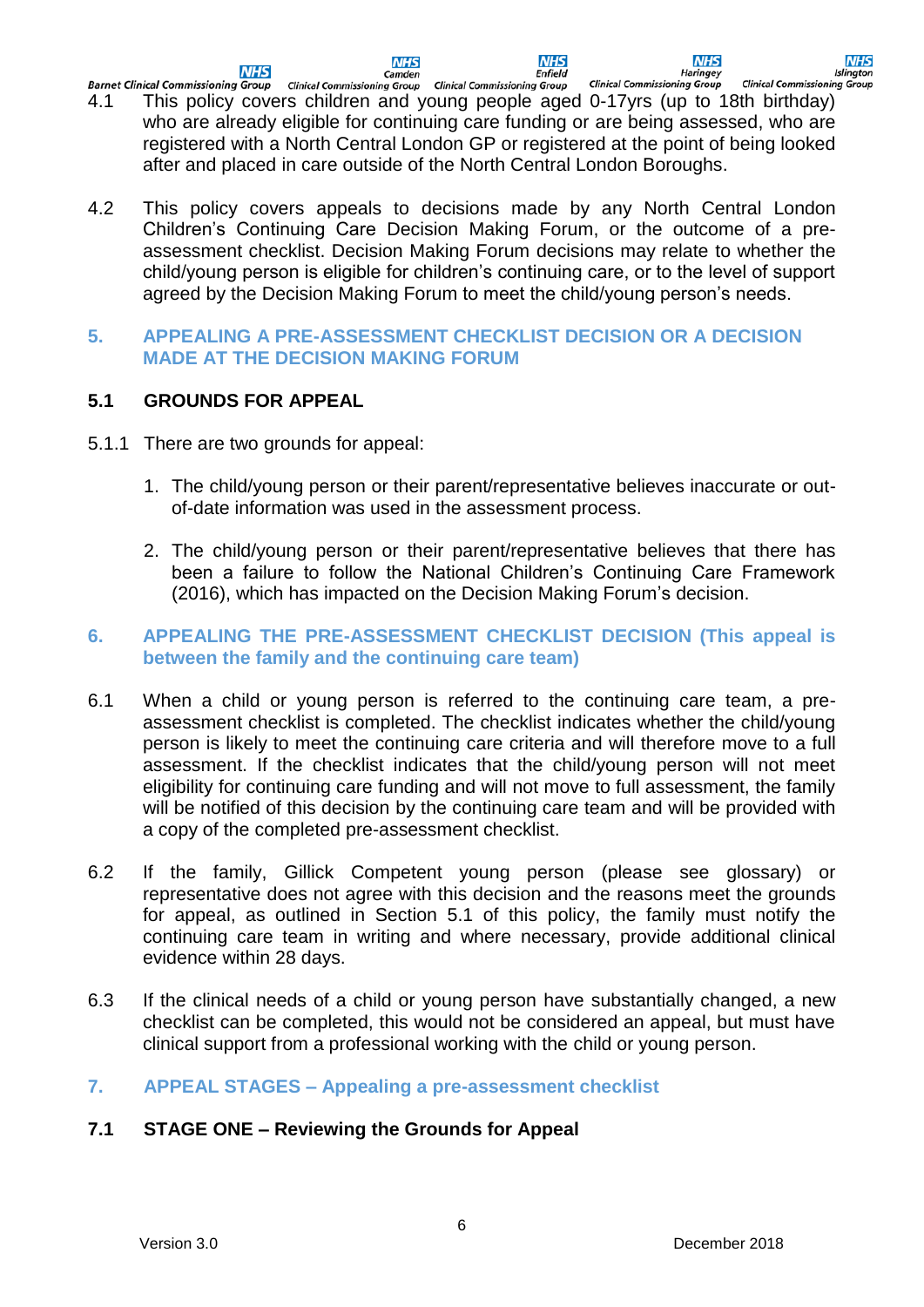**NHS** 

**NHS Enfield**  **NHS** 

**Islington** 

Haringey<br>Clinical Commissioning Group Barnet Clinical Commissioning Group Clinical Commissioning Group Clinical Commissioning Group **Clinical Commissioning Group** 7.1.1 Upon receipt of a written appeal, the Children and Young Person's Health Assessor, known as 'the Assessor', will review the appeal documentation and will decide whether the grounds for appeal have been met.

**NHS** 

Camden

- 7.1.2 In the event that the grounds for appeal are not met the pre assessment checklist decision will stand. The appeal decision will be communicated in writing by the Assessor within 14 days.
- 7.1.3 If the grounds for appeal are met, or there is sufficient evidence to suggest they may be met, the Assessor will do a clinical review. The outcome of the clinical review, will lead to an appeal decision, which will be communicated to the family in writing within 14 days, by the Assessor.
- 7.1.4 If the family does not engage in the appeals process within 6 weeks, the appeal will be discontinued and the family will be informed in writing by the Assessor. Following discontinuation of the appeal the pre-assessment checklist decision will stand.

# **7.2 STAGE TWO – Clinical Review**

- 7.2.1 The Assessor will complete a clinical review of the additional information. There are two potential outcomes from the clinical review:
	- The information is deemed sufficient to trigger a change to the assessment and the pre-assessment checklist decision. The Assessor will communicate the changes to the family and move to a full assessment.
	- The information is not deemed sufficient to trigger changes to the assessment. The re-assessment checklist decision stands.

#### **7.3 STAGE THREE – Reassessment**

- 7.3.1 If the family, Gillick Competent young person or representative does not agree with the pre-assessment checklist appeal decision and the reasons meet the grounds for appeal, as outlined in Section 5.1 of this policy, the family must notify the continuing care team in writing and where necessary, provide additional clinical evidence within 28 days.
- 7.3.2 If the grounds for appeal are met, the Assessor will request another Children and Young Person's Health Assessor to carry out the pre-assessment checklist.
- 7.3.3 The decision reached from the second pre-assessment checklist will be communicated to the family in writing within 6 weeks, by the second Assessor.

#### **7.4 STAGE FOUR – Completion of the Appeals Process**

7.4.1 If the family wishes to appeal the second pre-assessment checklist decision, the family must take their appeal to the Parliamentary and Health Service Ombudsman.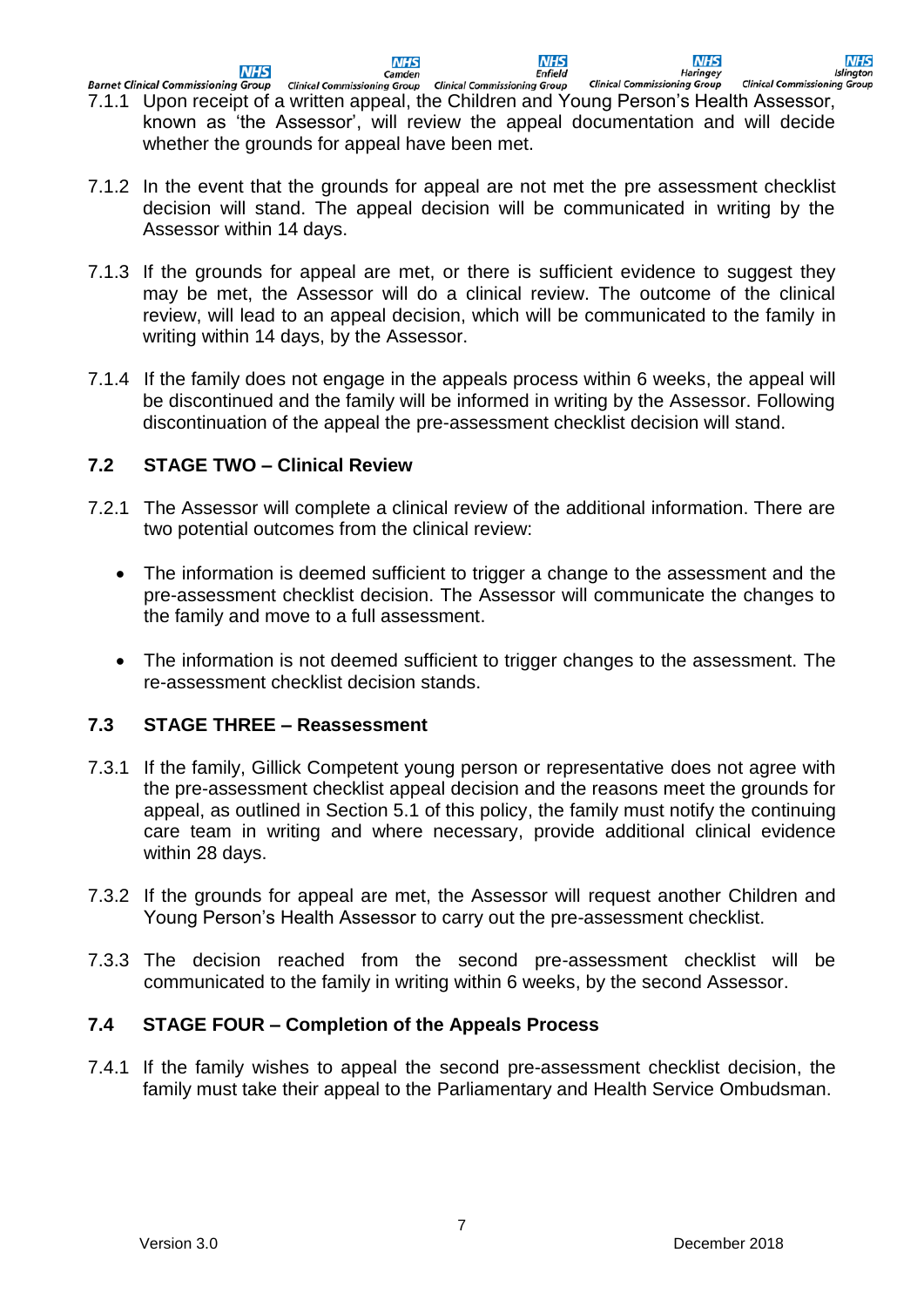**NHS NHS NHS NHS NHS** Camden Enfield Haringey Islinaton **Barnet Clinical Commissioning Group** Clinical Commissioning Group Clinical Commissioning Group Clinical Commissioning Group Clinical Commission Clinical Commission Clinical Commission Clinical Commission Clinical Commissi **Barnet Clinical Commissioning Group Clinical Commissioning Group Clinical Commissioning Group appeal is between the family and the CCG)**

- 8.1 Where possible any challenges to the outcome of a continuing care assessment should be resolved between the Assessor and the family prior to the assessment being presented at the Decision Making Forum.
- 8.2 As outlined in section 5.6 (Decision) and section 5.7 (Inform) of the North Central London Children's Continuing Care Policy, families will be verbally informed of the Decision Making Forum's decision by the Assessor within 5 working days. This will be followed by a written decision, which will include information on how to appeal, sent by the responsible Children's Health Commissioner within 5 working days from the decision making forum. From the date of the letter, families will have 28 days to appeal the outcome of the Decision Making Forum's decision.
- 8.3 An appeal may be made by a Gillick Competent young person, or a parent/carer or a representative of the family, with the written consent of the family provided.
- 8.4 When an appeal is made, it should be done in writing to the responsible Children's Health Commissioner within 28 days. The appeal must include any relevant information that the child/young person or their parent/representative wants to be considered, including any additional or updated clinical reports. The reasons for the challenge to the decision must be clearly stated in the letter. If support is needed with this process, the continuing care team can offer advice.

#### **9.0 APPEAL STAGES – Appealing a decision made at the Decision Making Forum**

#### **9.1 STAGE ONE – Reviewing the Grounds for Appeal**

- 9.1.1 Upon receipt of a written appeal, the responsible Children's Health Commissioner will review the appeal documentation and will decide whether the grounds for appeal have been met.
- 9.1.2 In the event that the grounds for appeal are not met, the Decision Making Forum decision will stand and the change to the package will proceed as outlined in the initial decision letter. The appeal decision will be communicated in writing by the responsible Children's Health Commissioner within 14 days, along with information on the appropriate complaints process dependent on the nature of the appeal letter.
- 9.1.3 If the grounds for appeal are met, or there is sufficient evidence to suggest they may be met, the responsible Children's Health Commissioner will forward the appeal to the Assessor for a clinical review. The outcome of the clinical review will lead to an appeal decision, which will be communicated to the family in writing within 14 days, by the responsible Children's Health Commissioner.
- 9.1.4 If the child or young person is in receipt of a package of care the existing package of care will remain in place whilst the appeal is ongoing. There is an expectation that the family will engage in this process.
- 9.1.5 If the family does not engage in the appeals process within 6 weeks, the appeal will be discontinued and the family will be informed in writing by the responsible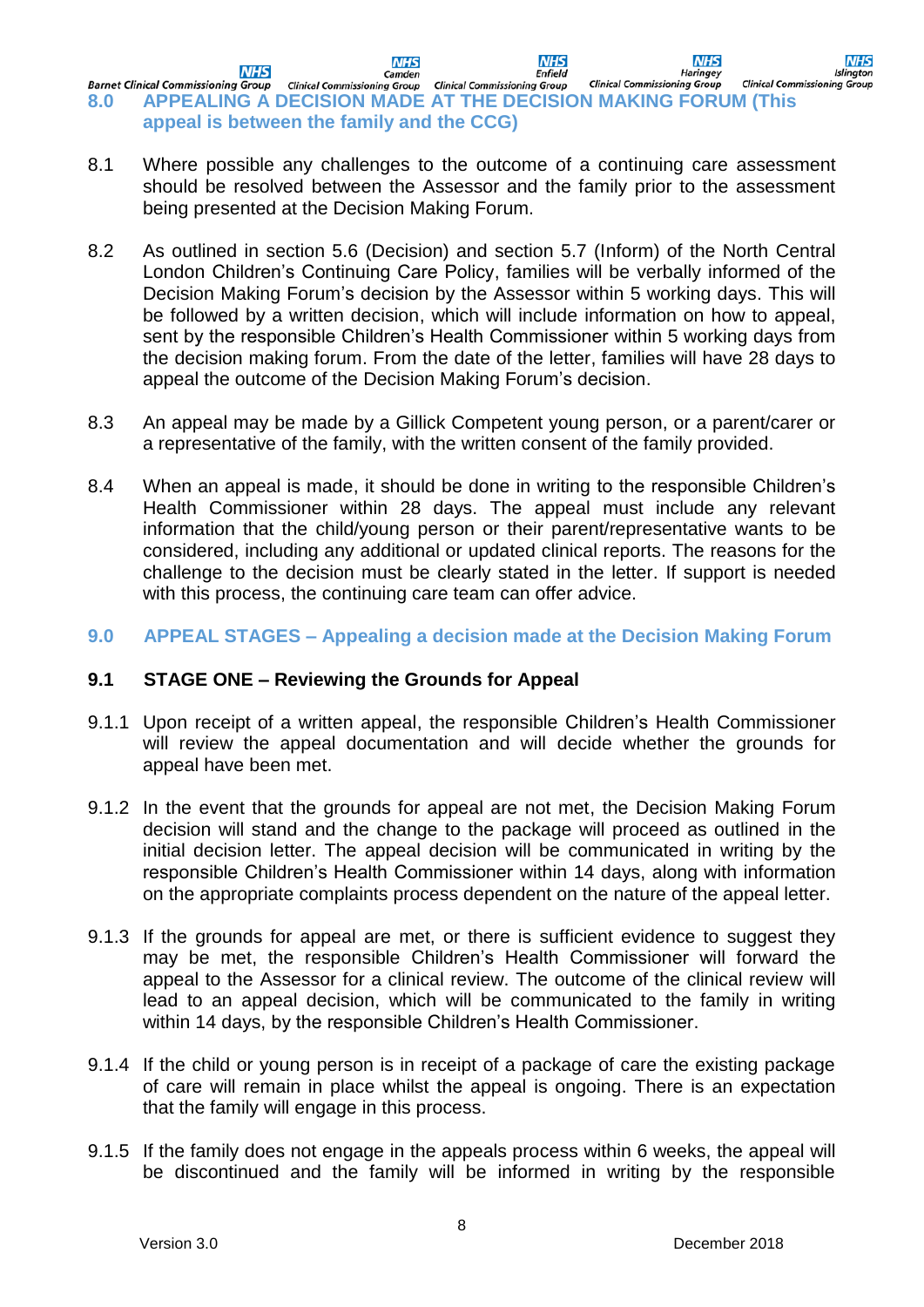**NHS NHS NHS NHS** Camden **Enfield Haringey Islington** ical Commissioning Group clinical Commissioning Group clinical Commissioning Group clinical Commissioning Group<br>Children's Health Commissioner. Following discontinuation of the appeal the **Barnet Clinical Commissioning Group Clinical Commissioning Group Clinical Commissioning Group** Decision Making Forum's decision will stand.

#### **9.2 STAGE TWO – Clinical Review**

- 9.2.1 The Assessor will complete a clinical review of the additional information. There are two potential outcomes from the clinical review:
	- The information is deemed sufficient to trigger a change to the assessment and recommendations. The Assessor will communicate the changes to the family. If the family agrees with the changes, the updated assessment will be presented at the next Decision Making Forum and the appeals process will stop. If the family does not agree with the updated assessment, a local resolution meeting will be offered and the appeals process will continue.
	- The information is not deemed sufficient to trigger changes to the assessment. A local resolution meeting will be offered.

#### **9.3 STAGE THREE – Local Resolution Meeting**

- 9.3.1 A local resolution meeting will be offered to the family within 14 days of the appeal decision notification from the responsible Children's Health Commissioner. The meeting will take place between the family and the Assessor that carried out the original assessment. This is an opportunity to explore the reason for appeal, the continuing care assessment and the clinical review.
- 9.3.2 The Assessor will take detailed notes at this meeting and obtain consent to share this information.
- 9.3.3 If the appeal cannot be resolved at this stage, and the family want to proceed with the appeal following the local resolution meeting, they must notify the Assessor.

#### **9.4 STAGE FOUR - Reassessment**

- 9.4.1 The Assessor will notify the responsible Children's Health Commissioner that the family would like to proceed with the appeal following the local resolution meeting.
- 9.4.2 The responsible Children's Health Commissioner will request a second continuing care assessment to be carried out by either a Children's Nurse Matron from the same organisation, or an independent Children and Young People's Health Assessor from one of the North Central London Boroughs. This is decided by the Children's Health Commissioner and based upon the reasons for the appeal.
- 9.4.3 In the event that the 1<sup>st</sup> reassessment was completed by a children's Matron from the same organisation, if this decision is also appealed the family will be eligible for an independent Children and Young People's Health Assessor from one of the North Central London Boroughs.
- 9.4.4 The assessment should be completed within 6 weeks of the decision to proceed to a re-assessment. If the CCG or provider cannot meet the 6 week timeframe, this will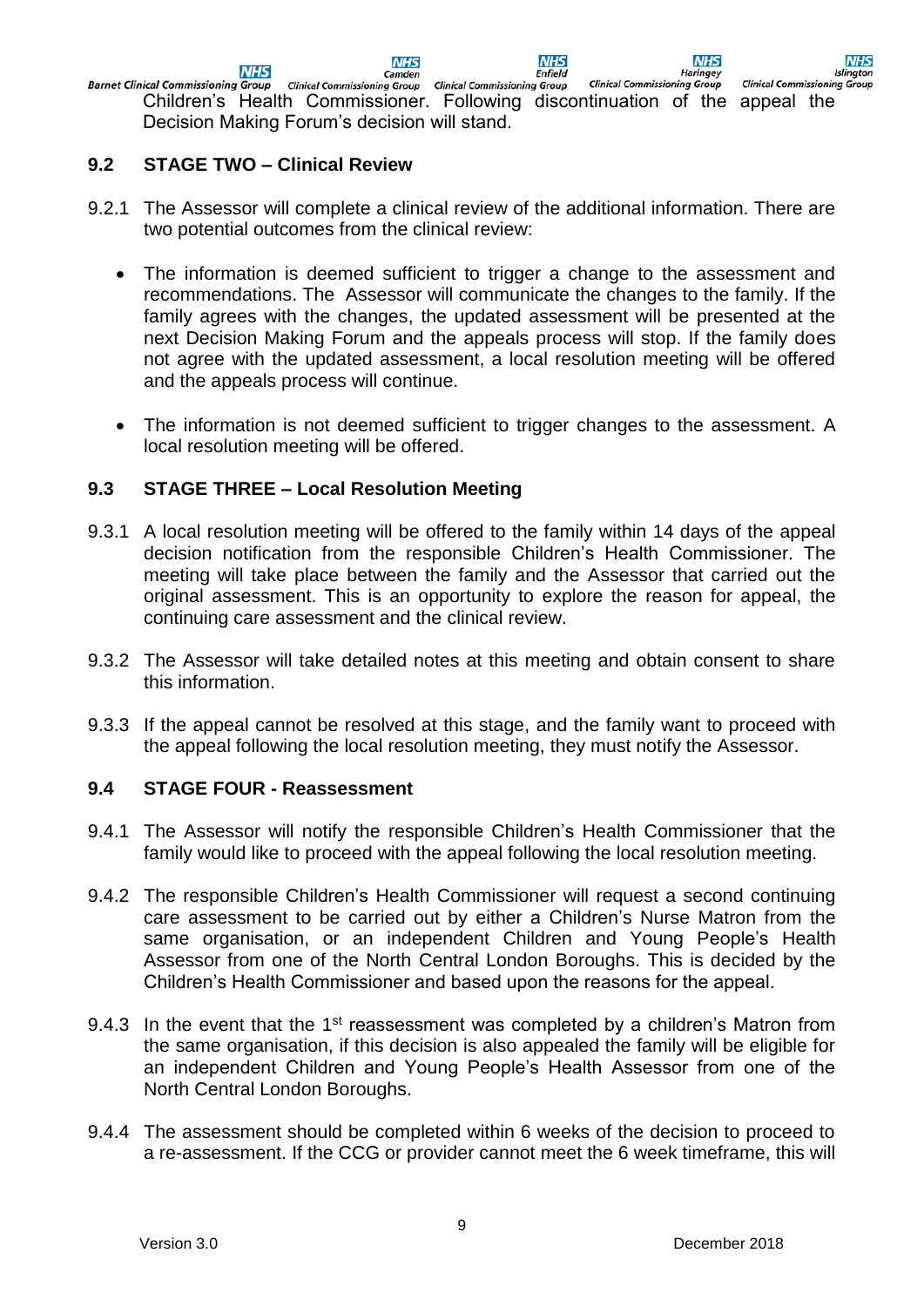**NHS NHS NHS NHS NHS** Camden **Enfield Haringey Islington** Camber<br>Clinical Commissioning Group Clinical Commissioning Group **Clinical Commissioning Group Clinical Commissioning Group Barnet Clinical Commissioning Group** be communicated in writing by the responsible Children's Health Commissioner to the family explaining the reasons why this has not been achieved.

- 9.4.5 The Children and Young People's Health Assessor will access clinical information from all reasonable sources to ensure a second assessment is undertaken.
- 9.4.6 Consent will be obtained at the outset to share this information with the Decision Making Forum. Withdrawal of consent to share the assessment will constitute a withdrawal of the appeal.
- 9.4.7 All relevant continuing care assessment documentation and supporting evidence will be presented by the Children and Young People's Health Assessor at the Decision Making Forum. If necessary, partners in social care and education will also provide up to date assessments along with the continuing care assessment.

#### **9.5 STAGE FIVE – Decision Making Forum**

- 9.5.1 The Decision Making Forum will review all paperwork and will reach a decision as outlined in section 5.6 (Decision) of the North Central London Children's Continuing Care Policy. The outcome of the Decision Making Forum will bring the appeal process to a close.
- 9.5.2 As outlined in section 5.7 (Inform) of the North Central London Children's Continuing Care Policy, families will be verbally informed of the Decision Making Forum's decision within 5 working days by the Children and Young People's Health Assessor. This will be followed by a written decision, sent within 5 working days by the responsible Children's Health Commissioner.

#### **9.6 STAGE SIX – Completion of the Appeals Process**

9.6.1 If the family wishes to appeal the final decision made at Decision Making Forum, the family must take their appeal to the Parliamentary and Health Service Ombudsman.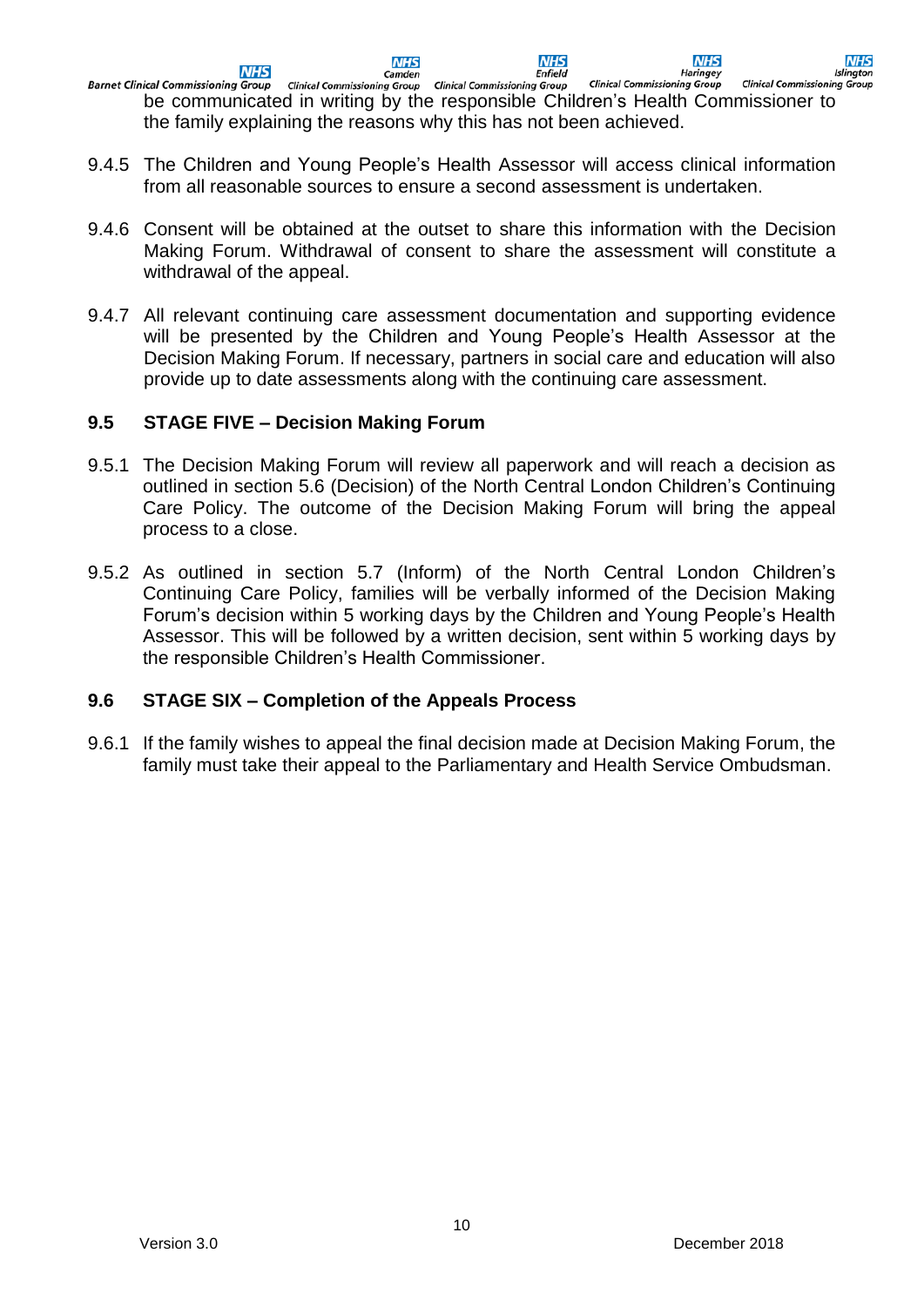**NHS** 

Haringe

**Clinical Commissioning Group** 

#### **Assessment**

A multi-agency process in which the needs of a child or young person and their family are identified and their impact on daily living and quality of life is evaluated. The nominated children and young people's health assessor is responsible for undertaking a health assessment and collating existing assessments by local authority children's and young people's services on behalf of the commissioners to present a holistic picture of the child or young person's continuing care needs.

If there is no existing assessment, the nominated health assessor should liaise with the appropriate professionals to instigate assessments by local authority children and young people's services on behalf of the commissioners and then use these reports to inform the holistic assessment of the child or young person's continuing care needs.

#### **Children and young people's continuing care**

A package of continuing care needed over an extended period of time for children or young people with continuing care needs that arise because of disability, accident or illness, which cannot be met by universal or specialist services alone. Children and young people's continuing care is likely to require services from health and the local authority children and young people's services.

#### **Children and young people's health assessor (the Assessor)**

A health practitioner, experienced in children and young people's health and skilled in the health assessment of children, who leads on the assessment phase of the continuing care process. Following the completion of the assessment phase, the Assessor will produce recommendations for presentation to a multi-agency decision-making forum for them to reach a decision on whether continuing care is needed and, if so, what package of continuing care to provide. If a continuing care need is identified, it is for health commissioners and the local authority to decide what services each will commission and fund.

#### **Consent**

If a child who is under 16 does not have the capacity to give consent, someone with parental responsibility can consent for them, but that person must have the capacity to give consent.

If one person with parental responsibility gives consent and another does not, the healthcare professionals can choose to accept the consent and perform the treatment in most cases. If the people with parental responsibility disagree about what is in the child's best interests, the courts can make a decision. If a parent refuses to give consent to a particular treatment, this decision can be overruled by the courts if treatment is thought to be in the best interests of the child.

If the local authority has reason to believe that the child is suffering or likely to suffer significant harm, they could apply to the court under the Children Act 1989 for either:

- an emergency protection order on the basis that the significant harm would occur should the child not receive care
- an interim care order if the harm or likely harm could be attributed to the care given by the parents.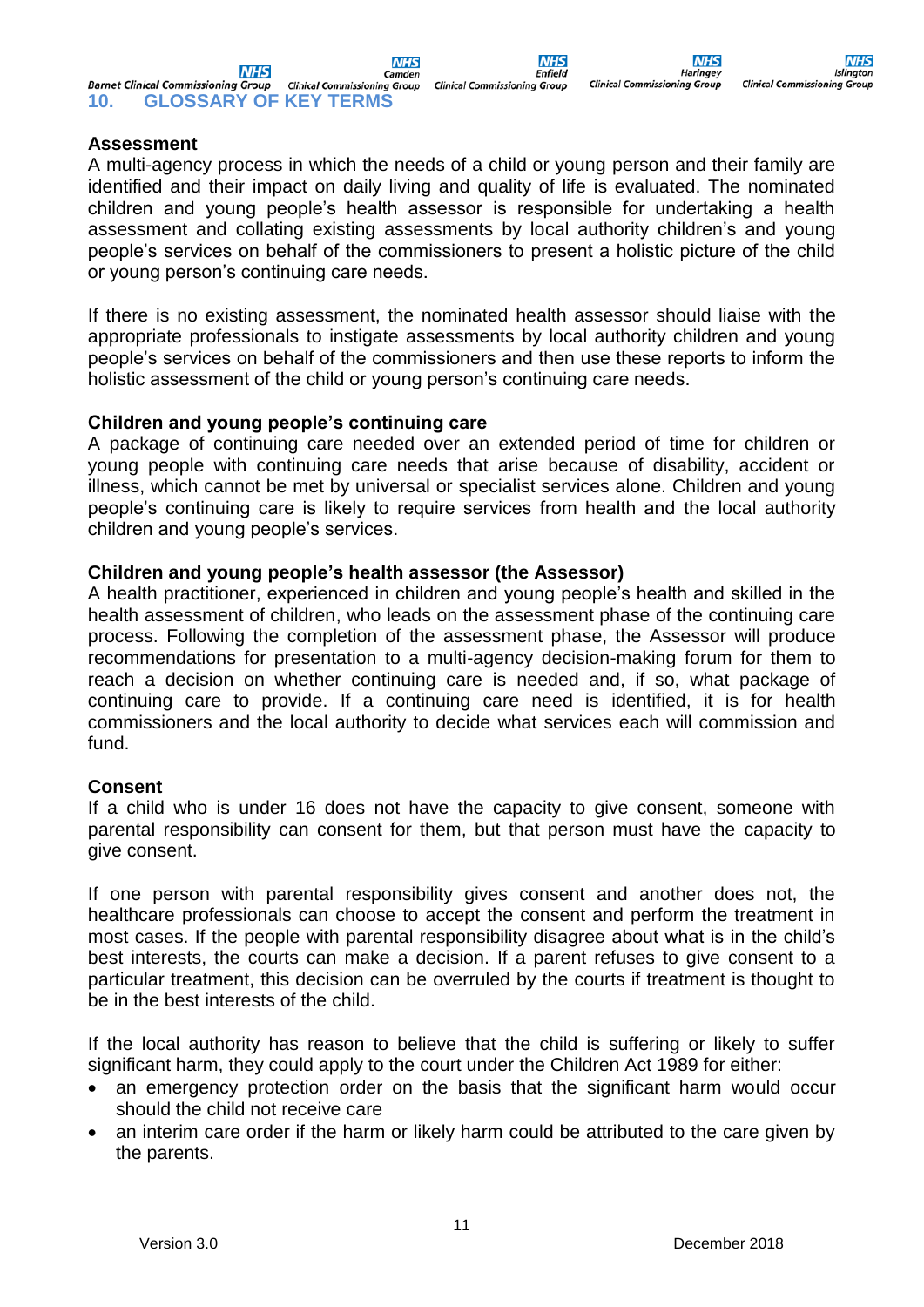**NHS** 

**NHS** Camden

**NHS Enfield**  Haringey

**NHS** Islinaton

Barnet Clinical Commissioning Group clinical Commissioning Group clinical Commissioning Group clinical Commissionin<br>Young people with SEND have the right to make decisions for themselves, when they **Barnet Clinical Commissioning Group Clinical Commissioning Group Clinical Commissioning Group** reach the end of the academic year in which they turn 16, rather than their parents making decisions for them (although their family can continue to provide support if the young person agrees). The right of young people to make a decision is subject to their capacity to do so, as set out in the Mental Capacity Act 2005.

# **Continuing care needs**

There are no clear definitions of continuing care needs but it is generally recognised that they include multiple health needs where care pathways require co-ordination because of the complexity of service provision and input from local authority children's and young people's services.

# **Decision Making Forum**

The Decision Making Forum is a multi-agency forum, bringing together health, education and social care, where based upon the assessed needs of the children presented, funding decisions are made.

# **North London Borough's Decision Making Forums:**

**Islington:** Education, Health and Care Needs Management Board (EHCMB) **Camden:** Continuing Care Panel **Haringey:** Integrated Additional Services Panel **Barnet:** Continuing Care Panel **Enfield:** Early Support Resource Allocation Panel 0-5yr and Specialist Children's Panel 5+yr

# **Gillick Competence**

This is a determination of whether a child/young person has the necessary capacity to make decisions relating to their healthcare when under the age of 16.

"Whether or not a child is capable of giving the necessary consent will depend on the child's maturity and understanding and the nature of the consent required. The child must be capable of making a reasonable assessment of the advantages and disadvantages of the treatment proposed, so the consent, if given, can be properly and fairly described as true consent." [\(Gillick v West Norfolk, 1984\)](https://www.nspcc.org.uk/preventing-abuse/child-protection-system/legal-definition-child-rights-law/gillick-competency-fraser-guidelines/#pageref11215)

#### **North Central London Clinical Commissioning Groups (CCGs)**

North Central London include Haringey, Islington, Barnet, Enfield and Camden Clinical Commissioning Groups and Local Authorities. The North Central Boroughs work closely together with local NHS Providers to deliver the local Sustainability and Transformation Plan (STP); the STP sets out how the local health and care system will be transformed and made sustainable over the coming years. The name for this partnership is North London Partners in Health and Care.

# **Parliamentary and Health Service Ombudsman**

The Parliamentary and Health Service Ombudsman makes final decisions on complaints that have not been resolved by the NHS in England and UK government departments. They do this fairly, without taking sides and their service is free.

They can be contacted via:

https://www.ombudsman.org.uk

Customer Helpline on 0345 015 4033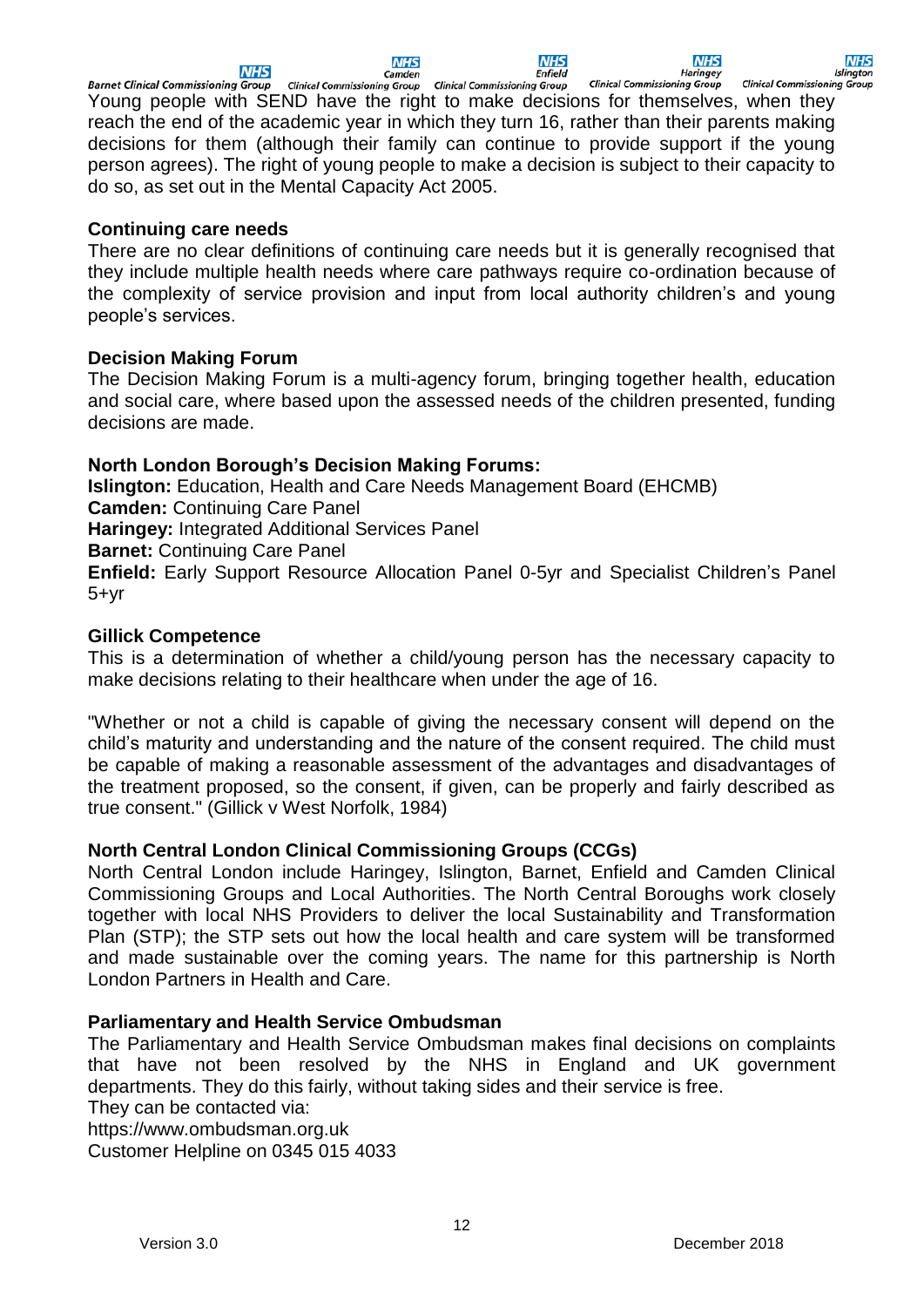**NHS Enfield** 

**Haringey Clinical Commissioning Group** 

**NHS** 

**Barnet Clinical Commissioning Group** Barnet Clinical Commissioning Group Clinical Commissioning Group Clinical Comm<br>Responsible Children's Health Commissioner **Clinical Commissioning Group** 

The organisation that discharges the statutory duty to secure care for an individual. For health services, the duty is that of Sections 3 to 6 of the NHS Act 2006, and accompanying regulations. Most health services for an individual are usually commissioned by the CCG of which their GP practice is a member, but specialised services and health care for some specific groups is commissioned by NHS England. Public health services are usually commissioned by local authorities or Public Health England.

More information is available at:

<https://www.england.nhs.uk/>

<https://www.gov.uk/government/organisations/public-health-england>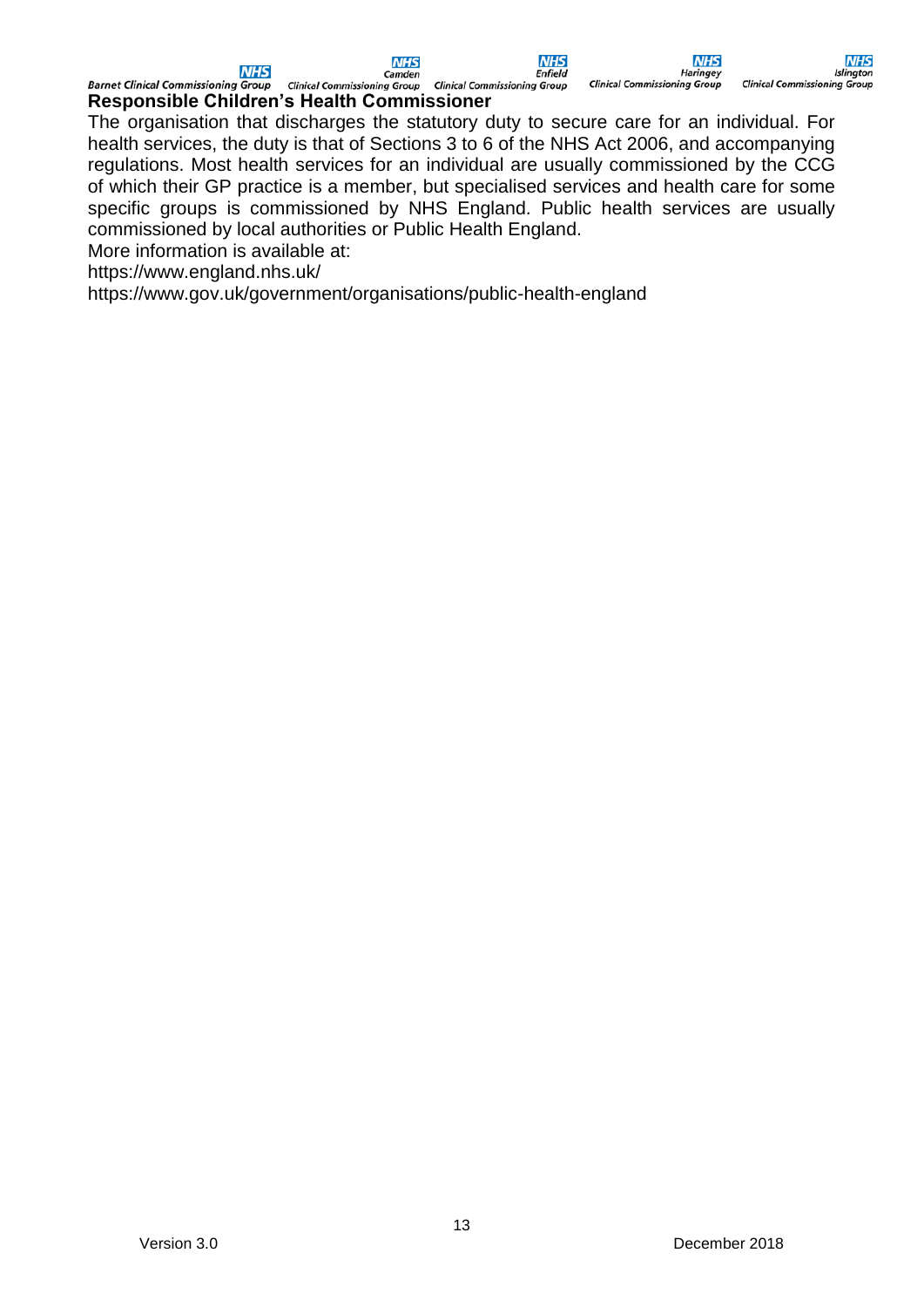# **APPENDIX A**

# **Appeals Pathway**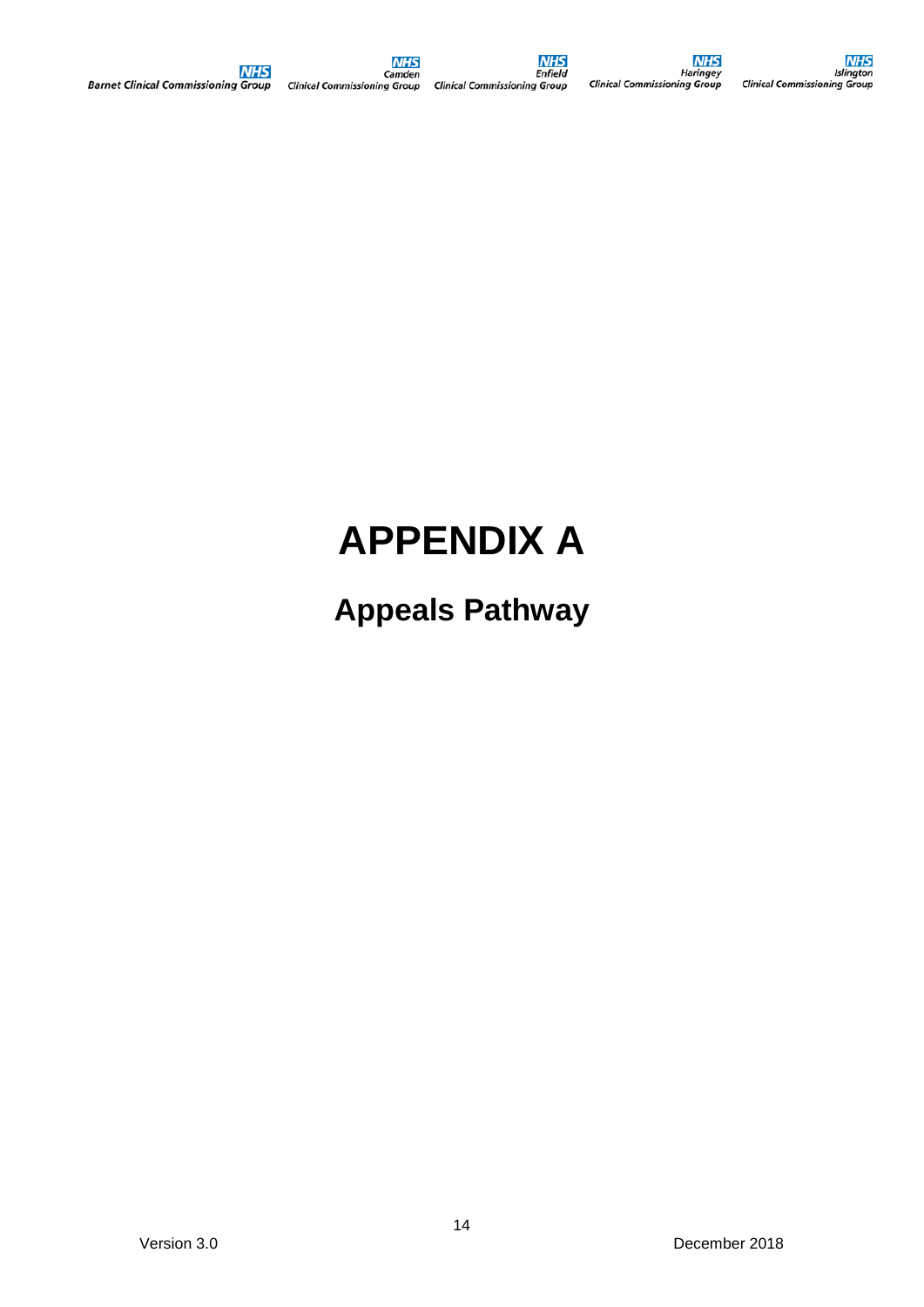**NHS Enfield Clinical Commissioning Group** 

**NHS Haringey**<br>Clinical Commissioning Group Islington<br>Clinical Commissioning Group

**NHS** 

# **CHILDREN'S CONTINUING CARE APPEALS PATHWAY**

#### **GROUNDS FOR APPEAL:**

- **3. The child or young person or their parent/representative believes inaccurate or out-of-date information was used in the assessment process.**
- **4. The child or young person or their parent/representative believes that there has been a failure to follow the National Children's Continuing Care Framework (2016), which has impacted on the Decision Making Forum's decision.**

| <b>STEP</b>                                                | <b>SUMMARY OF KEY ACTIONS</b>                                                                                                                                                                                                                                                                                                                                                                                                                                                                     | <b>TIMESCALE</b>                                                                                                                                                                                                                                                                                                                                                                                                                            |                |
|------------------------------------------------------------|---------------------------------------------------------------------------------------------------------------------------------------------------------------------------------------------------------------------------------------------------------------------------------------------------------------------------------------------------------------------------------------------------------------------------------------------------------------------------------------------------|---------------------------------------------------------------------------------------------------------------------------------------------------------------------------------------------------------------------------------------------------------------------------------------------------------------------------------------------------------------------------------------------------------------------------------------------|----------------|
|                                                            | <b>PRE-ASSESSMENT</b><br><b>CHECKLIST APPEAL</b>                                                                                                                                                                                                                                                                                                                                                                                                                                                  | <b>DECISION MAKING</b><br><b>FORUM APPEAL</b>                                                                                                                                                                                                                                                                                                                                                                                               |                |
| <b>APPEAL TO</b><br><b>DECISION</b><br><b>NOTIFICATION</b> | The family will be<br>$\bullet$<br>notified of the Pre-<br>assessment decision<br>and a copy of the pre-<br>assessment checklist<br>will be provided.<br>If the family, Gillick<br>Competent young<br>person or representative<br>does not agree with this<br>decision and the<br>reasons meet the<br>grounds for appeal, the<br>family must notify the<br><b>Children and Young</b><br>Persons Health<br>Assessor in writing and<br>where necessary,<br>provide additional<br>clinical evidence. | The family will be notified<br>٠<br>of the decision made at<br>the Decision Making<br>Forum.<br>If the family, Gillick<br>$\bullet$<br>Competent young person<br>or representative does<br>not agree with this<br>decision and the reasons<br>meet the grounds for<br>appeal, the family must<br>notify the responsible<br>Children's Health<br>Commissioner in writing<br>and where necessary,<br>provide additional clinical<br>evidence. | <b>28 DAYS</b> |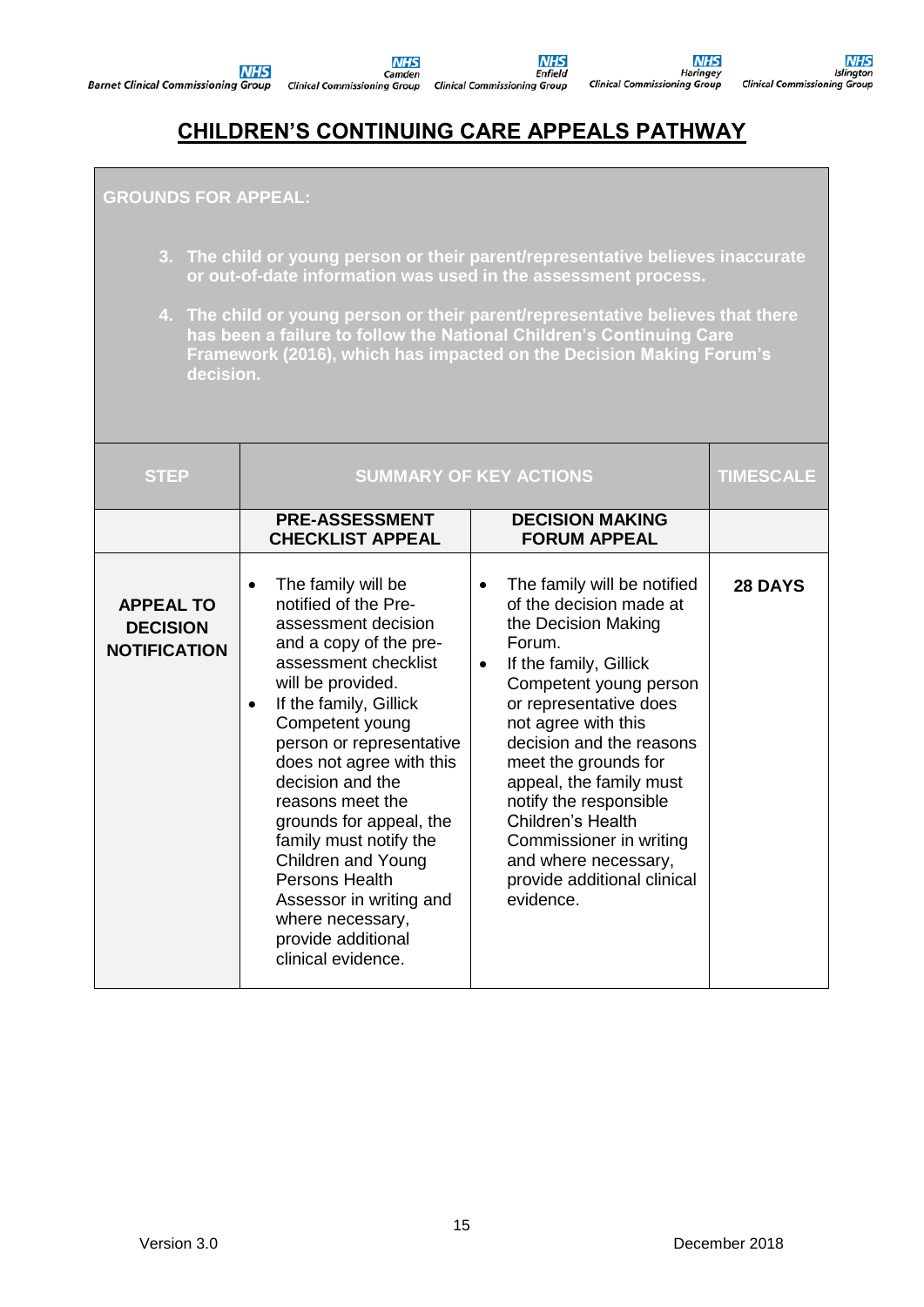| <b>Barnet Clinical Commissioning Group</b>                  | <b>NHS</b>                          | <b>NHS</b><br>Camden<br><b>Clinical Commissioning Group</b>                                                                                                                                                                                                                                                                                                                                                                                                                                                                                                                                                   |                        | <b>NHS</b><br><b>Enfield</b><br><b>Clinical Commissioning Group</b>                                                                                                 | NHS<br><b>Haringey</b><br><b>Clinical Commissioning Group</b>                                                                                                                                                                                                                                                                                                                                                                                                                                                                                                                                                                                                                                | <b>Clinical Commissioning Group</b> | <b>NHS</b><br><b>Islington</b> |
|-------------------------------------------------------------|-------------------------------------|---------------------------------------------------------------------------------------------------------------------------------------------------------------------------------------------------------------------------------------------------------------------------------------------------------------------------------------------------------------------------------------------------------------------------------------------------------------------------------------------------------------------------------------------------------------------------------------------------------------|------------------------|---------------------------------------------------------------------------------------------------------------------------------------------------------------------|----------------------------------------------------------------------------------------------------------------------------------------------------------------------------------------------------------------------------------------------------------------------------------------------------------------------------------------------------------------------------------------------------------------------------------------------------------------------------------------------------------------------------------------------------------------------------------------------------------------------------------------------------------------------------------------------|-------------------------------------|--------------------------------|
| <b>REVIEWING</b><br><b>THE GROUNDS</b><br><b>FOR APPEAL</b> | $\bullet$<br>$\bullet$<br>$\bullet$ | <b>STAGE 1</b><br>Upon receipt of a written<br>appeal, the Assessor<br>will review the appeal<br>documentation and will<br>decide on whether the<br>grounds for appeal have<br>been met.<br>In the event that the<br>grounds for appeal are<br>not met the pre-<br>assessment checklist<br>decision will stand. This<br>will be communicated in<br>writing by the Assessor,<br>along with information<br>on the complaints<br>process, if necessary.<br>If the grounds for appeal<br>are met, or there is<br>sufficient evidence to<br>suggest they may be<br>met, the Assessor will<br>do a clinical review. | $\bullet$<br>$\bullet$ | Children's Health<br>the appeal<br>been met.<br>This will be<br>by the responsible<br>Children's Health<br>Children's Health<br><b>Commissioner will</b><br>review. | <b>STAGE 1</b><br>Upon receipt of a written<br>appeal the responsible<br>Commissioner will review<br>documentation and will<br>decide on whether the<br>grounds for appeal have<br>In the event that the<br>grounds for appeal are<br>not met, the Decision<br>Making Forum decision<br>will stand and the change<br>to the package will<br>proceed as outlined in<br>the initial decision letter.<br>communicated in writing<br>Commissioner, along<br>with information on the<br>complaints process.<br>If the grounds for appeal<br>are met, or there is<br>sufficient evidence to<br>suggest they may be<br>met, the responsible<br>forward the appeal to the<br>Assessor for a clinical | <b>14 DAYS</b>                      |                                |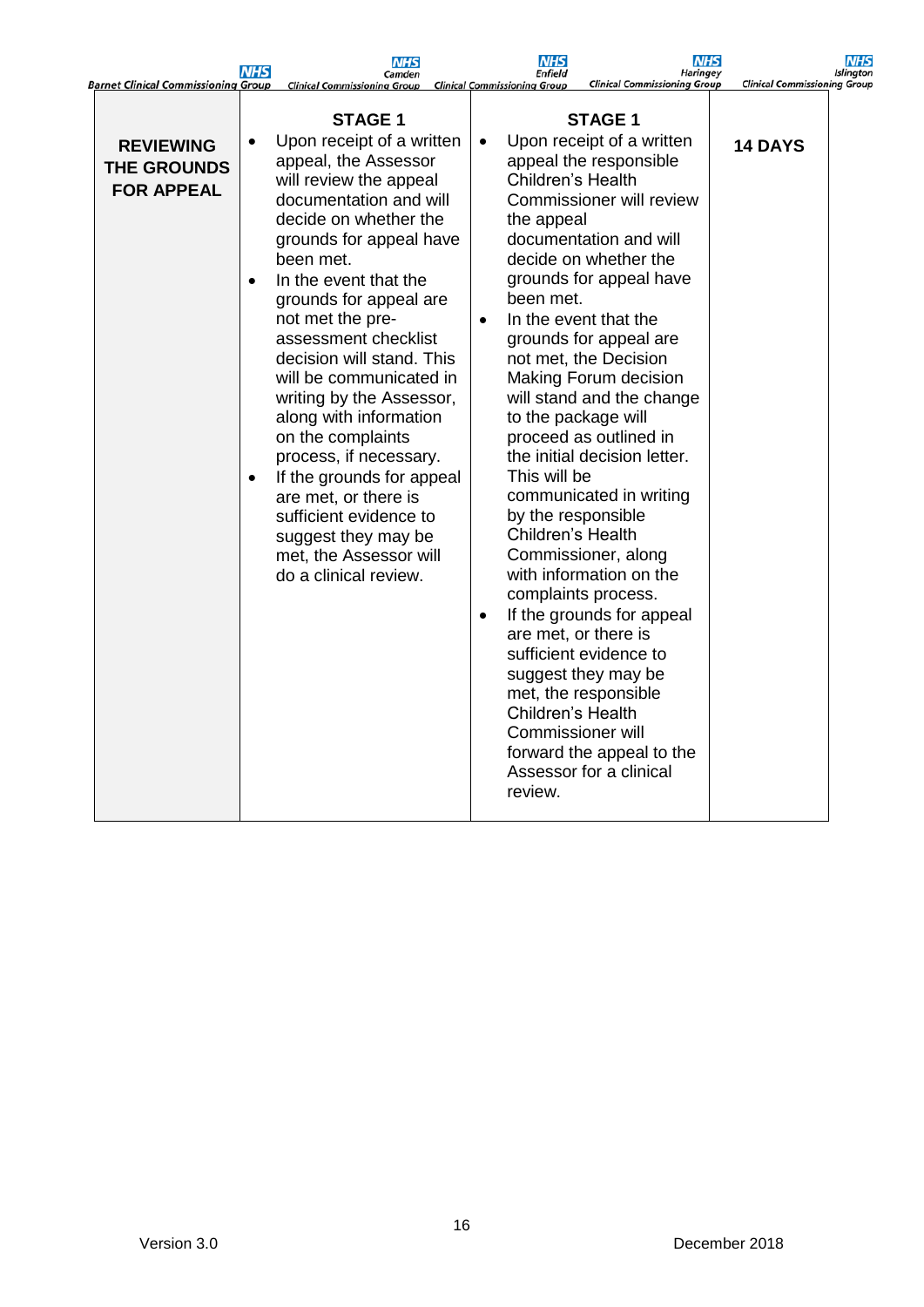|                                                     | <b>NHS</b>            | <b>NHS</b><br>Camden                                                                                                                                                                                                                                                                                                                                                                                                                                                                                                                                                 |                        | <b>NHS</b><br>Enfield                                                                                                                                                                   | <b>NHS</b><br><b>Haringey</b>                                                                                                                                                                                                                                                                                                                                                                                                                                                                                                                                                                                                                           | <b>NHS</b><br><b>Islington</b>      |
|-----------------------------------------------------|-----------------------|----------------------------------------------------------------------------------------------------------------------------------------------------------------------------------------------------------------------------------------------------------------------------------------------------------------------------------------------------------------------------------------------------------------------------------------------------------------------------------------------------------------------------------------------------------------------|------------------------|-----------------------------------------------------------------------------------------------------------------------------------------------------------------------------------------|---------------------------------------------------------------------------------------------------------------------------------------------------------------------------------------------------------------------------------------------------------------------------------------------------------------------------------------------------------------------------------------------------------------------------------------------------------------------------------------------------------------------------------------------------------------------------------------------------------------------------------------------------------|-------------------------------------|
| <b>Barnet Clinical Commissioning Group</b>          |                       | <b>Clinical Commissioning Group</b>                                                                                                                                                                                                                                                                                                                                                                                                                                                                                                                                  |                        | <b>Clinical Commissioning Group</b>                                                                                                                                                     | <b>Clinical Commissioning Group</b>                                                                                                                                                                                                                                                                                                                                                                                                                                                                                                                                                                                                                     | <b>Clinical Commissioning Group</b> |
| <b>CLINICAL</b><br><b>REVIEW</b>                    | $\bullet$<br>1.<br>2. | <b>STAGE 2</b><br>The Assessor will<br>complete a clinical<br>review of the additional<br>information. There are<br>two potential outcomes<br>from the clinical review:<br>The information is<br>deemed sufficient to<br>trigger a change to the<br>assessment and the<br>pre-assessment<br>checklist decision. The<br>Assessor will<br>communicate the<br>changes to the family<br>and move to a full<br>assessment.<br>The information is not<br>deemed sufficient to<br>trigger changes to the<br>assessment. The re-<br>assessment checklist<br>decision stands. | $\bullet$<br>1.<br>2.  | The Assessor will<br>of the additional<br>The information is<br>assessment and<br>Assessor will<br>communicate the<br>assessment will be<br>not agree with the<br>continue.<br>offered. | <b>STAGE 2</b><br>complete a clinical review<br>information. There are<br>two potential outcomes<br>from the clinical review:<br>deemed sufficient to<br>trigger a change to the<br>recommendations. The<br>changes to the family. If<br>the family agrees with the<br>changes, the updated<br>presented at the next<br><b>Decision Making Forum</b><br>and the appeals process<br>will stop. If the family do<br>updated assessment, a<br>local resolution meeting<br>will be offered and the<br>appeals process will<br>The information is not<br>deemed sufficient to<br>trigger changes to the<br>assessment. A local<br>resolution meeting will be |                                     |
| <b>LOCAL</b><br><b>RESOLUTION</b><br><b>MEETING</b> |                       | <b>Not Applicable</b><br>(Please move to<br>Reassessment)                                                                                                                                                                                                                                                                                                                                                                                                                                                                                                            | $\bullet$<br>$\bullet$ | If a local resolution<br>out the original<br>continuing care<br>clinical review.                                                                                                        | <b>STAGE 3</b><br>meeting is offered and<br>accepted by the family.<br>The meeting will take<br>place between the family<br>and Assessor that carried<br>assessment. This is an<br>opportunity to explore the<br>reason for appeal, the<br>assessment and the<br>If the appeal cannot be<br>resolved at this stage,<br>and the family want to<br>proceed with the appeal                                                                                                                                                                                                                                                                                | <b>14 DAYS</b>                      |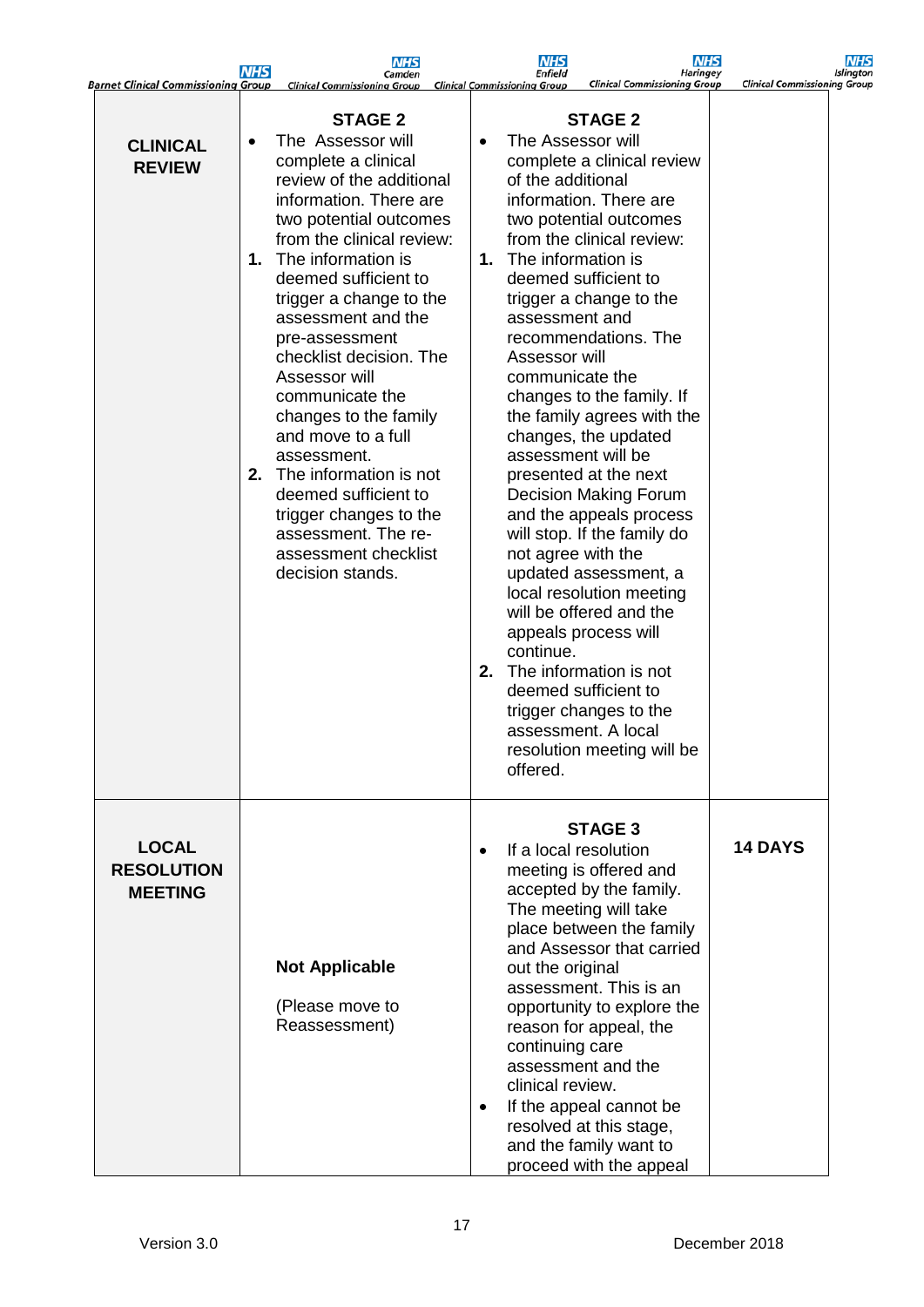| <b>Barnet Clinical Commissioning Group</b> | <b>NHS</b>                          | <b>NHS</b><br>Camden<br><b>Clinical Commissioning Group</b>                                                                                                                                                                                                                                                                                                                                                                                                   |                                     | <b>NHS</b><br>Enfield<br><b>Clinical Commissioning Group</b><br><b>Clinical Commissioning Group</b>                                                                                                                                                                                                                                                                                                                                                                                                                                                                                                                                                                                                                                                                                 | NHS<br><b>Haringey</b> | <b>Clinical Commissioning Group</b> | NHS<br>Islingtor |
|--------------------------------------------|-------------------------------------|---------------------------------------------------------------------------------------------------------------------------------------------------------------------------------------------------------------------------------------------------------------------------------------------------------------------------------------------------------------------------------------------------------------------------------------------------------------|-------------------------------------|-------------------------------------------------------------------------------------------------------------------------------------------------------------------------------------------------------------------------------------------------------------------------------------------------------------------------------------------------------------------------------------------------------------------------------------------------------------------------------------------------------------------------------------------------------------------------------------------------------------------------------------------------------------------------------------------------------------------------------------------------------------------------------------|------------------------|-------------------------------------|------------------|
|                                            |                                     | <b>STAGE 3</b>                                                                                                                                                                                                                                                                                                                                                                                                                                                |                                     | following the local<br>resolution meeting they<br>must notify the Assessor,<br>who will notify the<br>responsible Children's<br>Health Commissioner.<br><b>STAGE 4</b>                                                                                                                                                                                                                                                                                                                                                                                                                                                                                                                                                                                                              |                        |                                     |                  |
| RE-<br><b>ASSESSMENT</b>                   | $\bullet$<br>$\bullet$<br>$\bullet$ | If the grounds for appeal<br>are met, the Assessor<br>will request another<br><b>Children and Young</b><br>Person's Health<br>Assessor to carry out<br>the pre-assessment<br>checklist.<br>The decision reached<br>from the second pre-<br>assessment checklist<br>will be communicated to<br>the family in writing<br>within 6 weeks, by the<br>second Assessor.<br>The outcome of the<br>second assessment will<br>bring the appeals<br>process to a close. | $\bullet$<br>$\bullet$<br>$\bullet$ | The responsible<br>Children's Health<br><b>Commissioner will</b><br>request a second<br>continuing care<br>assessment to be carried<br>out by the Continuing<br>Care Matron or an<br>independent Children<br>and Young Person's<br>(CYP) Assessor; from<br>one of the North Central<br>London Boroughs.<br>The Assessor will access<br>clinical information from<br>all reasonable sources to<br>ensure a second<br>assessment is<br>undertaken.<br>In the event that the 1st<br>reassessment was<br>completed by a children's<br>Matron from the same<br>organisation, and this<br>decision is also appealed<br>the family will be eligible<br>for an independent<br><b>Children and Young</b><br>People's Health<br>Assessor from one of the<br>North Central London<br>Boroughs. |                        | <b>6 WEEKS</b>                      |                  |